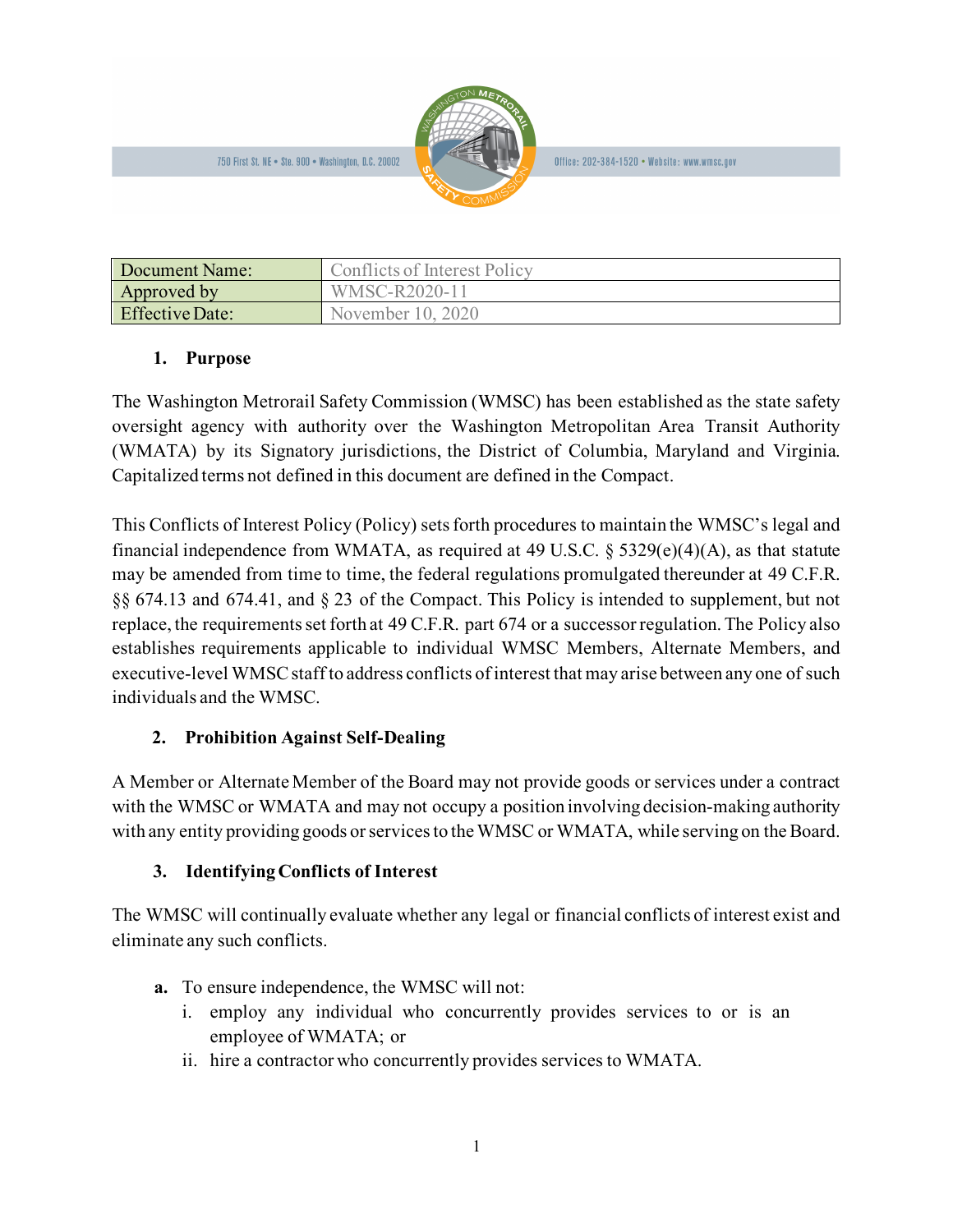

- **b.** To ensure legal independence, the WMSC will:
	- i. maintain a separate reporting relationship to all relevant federal, state, or local agencies from WMATA;
	- ii. have no shared board members, shared activities or shared supervisory streams with WMATA; and
	- iii. not have a vested legal or organizational interest in WMATA or any of its activities, events or projects.
- **c.** To ensure financial independence:
	- i. the WMSC will not receive direct funding from WMATA to conduct its state safety oversight program;
	- ii. the WMSC will not fund WMATA through grants, assistance, subsidies, or other programs or activities;
	- iii. the WMSC will not fund public transportation in the Signatory jurisdictions, including non-rail modes, such as bus, community transportation, and other forms of public transportation;
	- iv. the WMSC will not share funding streams or reporting relationships with other public agencies with (a) WMATA or (b) any agency that funds WMATA or supports public transportation in the Signatory jurisdictions; and
	- v. the WMSC will not be financially vested in WMATA in any regard.

### **4. Procedures for Addressing Conflicts**

Because all conflicts cannot be delineated in this Policy, the WMSC will act proactively to identify and eliminate conflicts of interest. The WMSC generally anticipates the following procedures will apply to the identification and elimination of conflicts.

### **a.** Disclosure

i. If any person alerts the WMSC to, or the Board identifies, a potential conflict of interest, the WMSC will document and disclose the conflict by written notice to the public, the FTA, the Signatory jurisdictions, and any other stakeholders or constituents, as appropriate to the circumstances, in the form attached as **Attachment A**. The disclosure notice will include all material facts about the actual or perceived conflict of interest and how the WMSC's SSO activities might be affected by such conflict of interest. The WMSCwill timely make such disclosures promptly upon identifying any such conflict.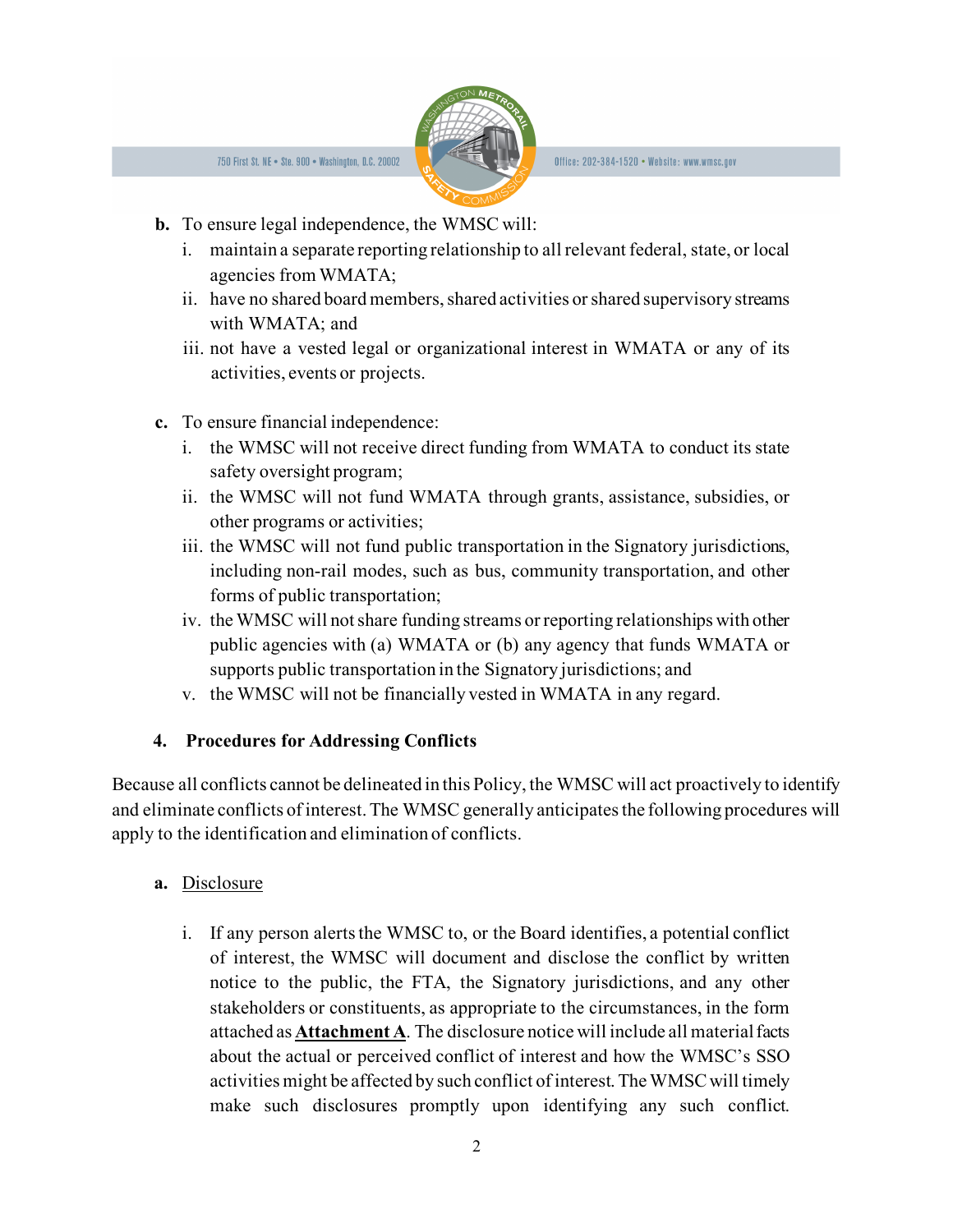

Additionally, the WMSC may include in the disclosure its proposed means to eliminate or mitigate the conflict.

- ii. If an employee of the WMSC is tasked with working on a matter that the employee worked on while previously employed by WMATA or a contractor to WMATA (i.e., if the employee was directly involved in, investigated, or reported on an incident subject to WMSC inspection, investigation or other inquiry), the employee must disclose to the WMSC CEO the nature and context of the employee's previous work at WMATA so that the WMSC can determine if the employee's prior role would potentially prevent the employee from impartially performing his or her SSO activities.
- **b.** Elimination of Conflict: After an actual conflict of interest has been identified, the WMSC will determine whether it can eliminate the conflict either immediately or in the long term, including by methods such as resignation or recusal of a Member or Alternate Member, reorganization, or change of personnel or responsibilities, and will disclose its proposed means of eliminating the conflict.
- **c.** Mitigation of Conflict: The preferred action is to eliminate conflicts immediately. When this is not possible, the WMSC will develop longer-term plans for eliminating the conflict. Where conflicts of interest cannot be fully eliminated, or during an interim period where longer-term plans to eliminate conflicts are being implemented, the WMSC will take all reasonable actions to mitigate such conflicts, including by methods such as recusal, use of outside experts, self-certification (example form in **Attachment B**), or restructuring of commercial relationships.

### **5. Documentation**

If an actual conflict exists, the WMSC will diligently document all decisions and actionsregarding the conflict. The WMSC will keep at its principal place of business and open for inspection during normal business hours documentation of determinations (such as the inability to eliminate a conflict, recusals, weight given to outside experts, etc.), actions taken or not taken, and explanations of conflicts. Such documentation will include the titles (and, if relevant and necessary, the names) of the persons involved in the decisions, the nature of the conflict of interest, any action taken to determine whether the WMSC identified an actual conflict of interest, actions taken to eliminate or mitigate the conflict, any alternatives considered, any other decisions made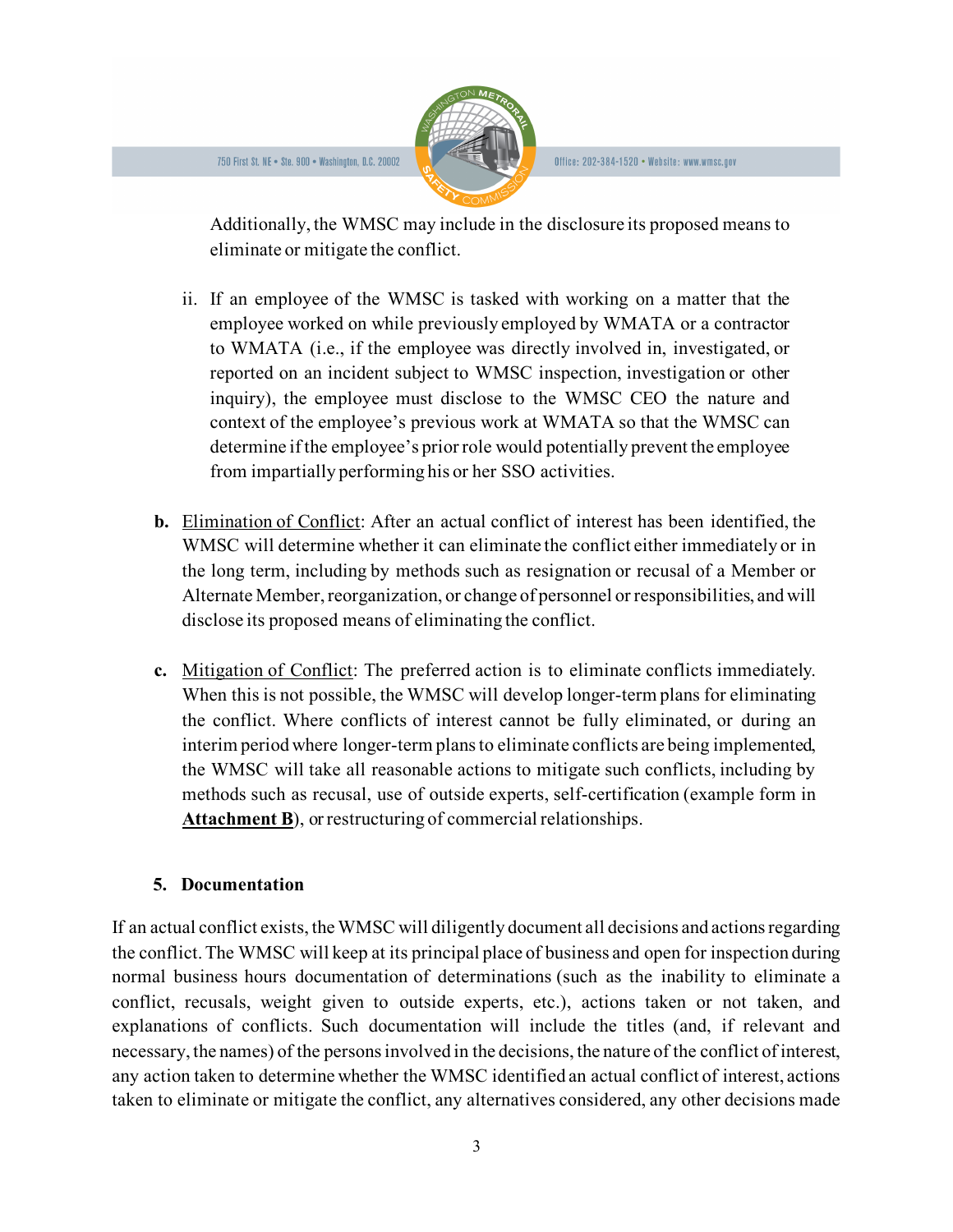

Office: 202-384-1520 • Website: www.wmsc.gov

in connection with the conflict, and a record of any action taken in connection with the decisions.

### **6. Annual Reviews**

On no less than an annual basis, the WMSC will review this policy. The form on which to document such reviews is attached as **Attachment C**.

# **7. Adoption of this Policy and Annual Statement**

- **a.** Each Member, Alternate Member, and WMSC executive employee will, upon hire or appointment and annually thereafter, sign a statement that affirms that such person has received a copy of this Policy, has read and understands this Policy, has agreed to comply with this Policy, and understands that the WMSC is required by federal law to be legally and financially independent from WMATA.
- **b.** WMSC employees without decision-making executive authority will be provided with a copy of this policy upon hire and annually thereafter but will not be required to submit a signed copy.

The form of annual statement is attached as **Attachment D**.

# **LIST OF ATTACHMENTS**

- **Attachment A**: Example Disclosures of Conflict to the FTA and the Executive Branches of DC, MD and VA and Example of Notice to the Public
- **Attachment B**: Self-Certification
- **Attachment C**: Documentation of Annual Reviews
- **Attachment D:** Form of Affirmation of Washington Metrorail Safety Commission Conflicts of Interest Policy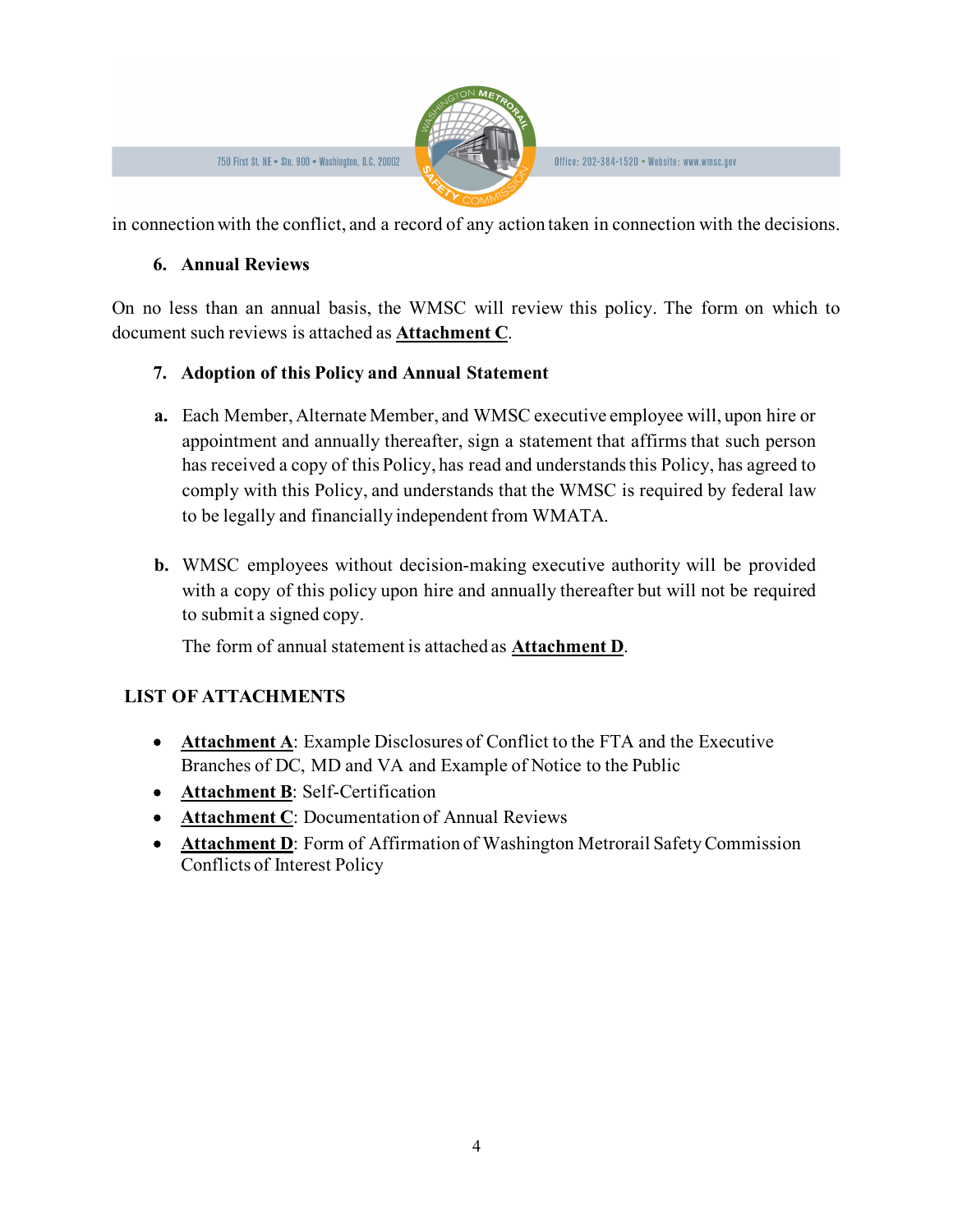

Office: 202-384-1520 • Website: www.wmsc.gov

### **Attachment A**

### **Example Disclosures of Conflict**

### **Form of Letter to the FTA and Executive Branches of DC, MD and VA**

[Letterhead]

# [Date]

The Honorable [ ] Mayor of the District of Columbia John A. Wilson Building 1350 Pennsylvania Ave., N.W. Washington, DC 20004

The Honorable [*\_\_\_\_\_\_\_\_\_*] Governor of Maryland 100 State Circle Annapolis, MD 21401

The Honorable [**will** Governor of Virginia 111 E. Broad St. Richmond, VA 23219

[Mr./Ms. Deputy Associate Administrator Office of Safety and Oversight Federal Transit Administration 1200 New Jersey Avenue, SE Washington, DC 20590]

Re: Notice Regarding Financial Conflict of Interest of the WMSC and WMATA

Dear Mayor [ ], Governor [ ], and Governor [ ] and [Mr./Ms.]:

The statutory provisions governing State Safety Oversight at 49 U.S.C. § 5329 require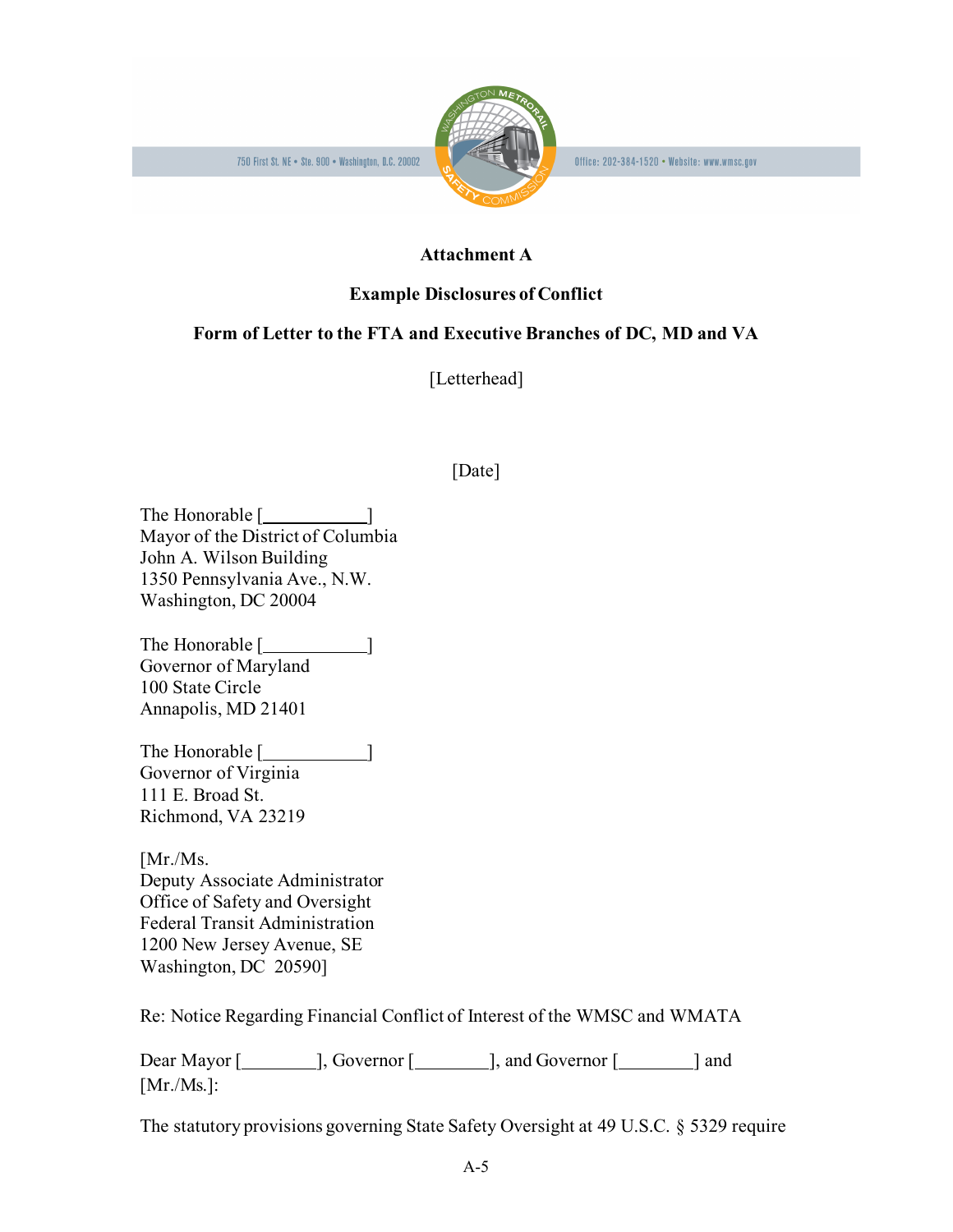

that the Metrorail Safety Commission ("WMSC") be financially independent from the Washington Metropolitan Area Transit Authority ("WMATA"). The WMSC and WMATA [both receive budgets and grant funds from the [\_\_\_\_\_\_\_\_\_\_\_\_\_\_\_\_\_\_\_\_\_\_\_\_\_\_\_]]. This structure creates a financial conflict of interest whereby the WMSC may have conflicting goals when making decisions relating to the safety and security of WMATA. For example, [insert examples scenario where the WMSC and WMATA would have conflict].

The WMSC is aware of the conflict of interest inherent in the current structure of the WMSC and WMATA. We are currently considering options for eliminating or mitigating this risk. We will provide notice of any action taken by the WMSC and WMATA to remedy the situation. We welcome any feedback that you may have regarding the best course of action to take forward.

Sincerely,

The Washington Metrorail Safety Commission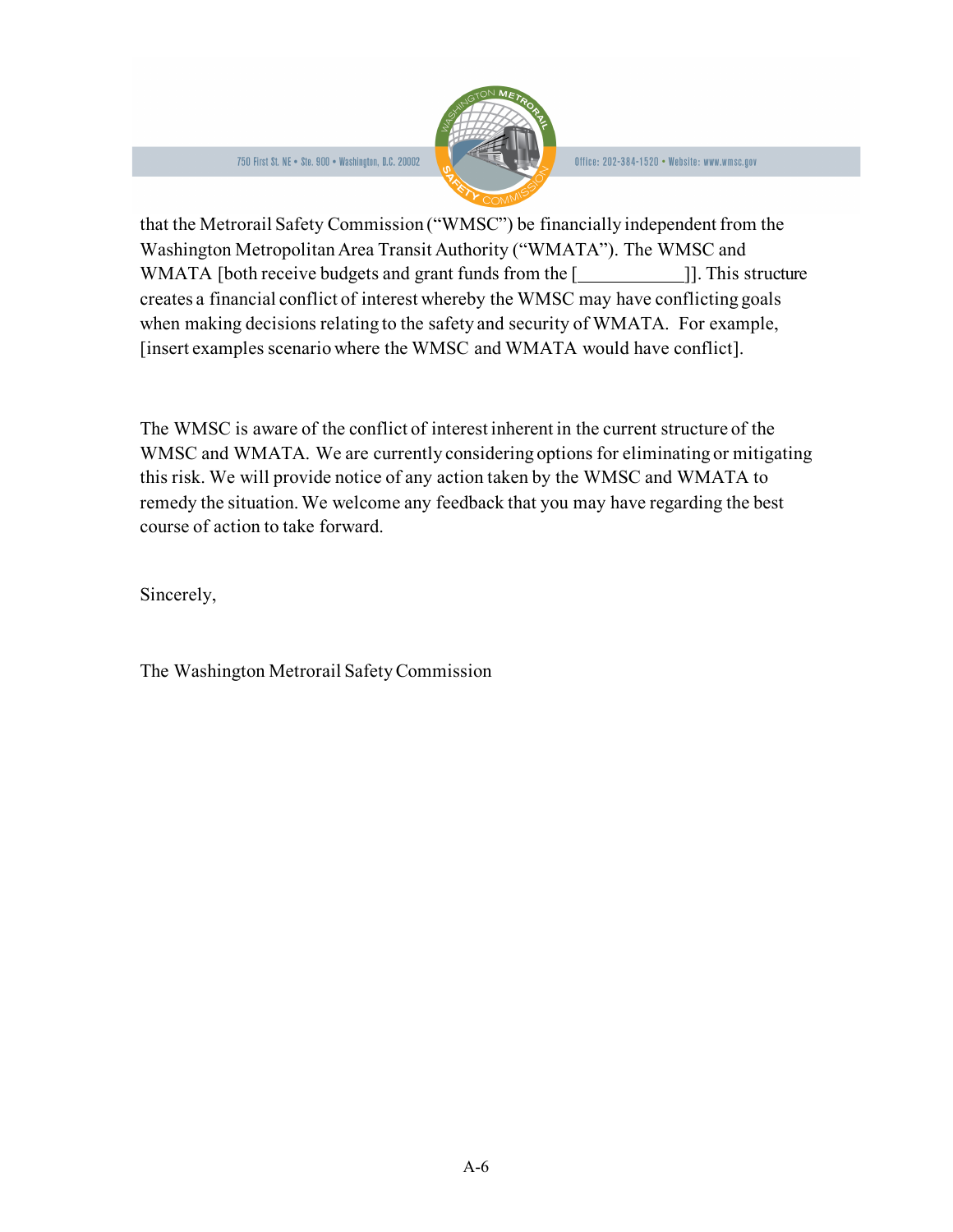

### **Example Disclosures of Conflict**

#### **Form of Notice to Public**

### **NOTICE**

*To: All Interested Parties*

*From:* The Washington Metrorail Safety Commission

*Date:*

*Subject: Notice Regarding Financial Conflict of Interest of Commission and WMATA*

The statutory provisions governing State Safety Oversight at 49 U.S.C. § 5329 require that the Washington Metrorail Safety Commission (WMSC) be financially independent from the Washington Metropolitan Area Transit Authority (WMATA). The WMSC and WMATA both receive budgets and grant funds from [*\_\_\_\_\_\_\_\_\_\_\_\_*]. This structure creates a financial conflict of interest which may create conflicting goals for the WMSC when making decisions relating to its safety oversight functions. For example, [insert examples scenario where the WMSC and WMATA would have conflict].

We are currently considering options for eliminating or mitigating this risk. We will provide notice of any action taken by the WMSC and WMATA to remedy the situation. We welcome any feedback that you may have on the best course of action to take forward.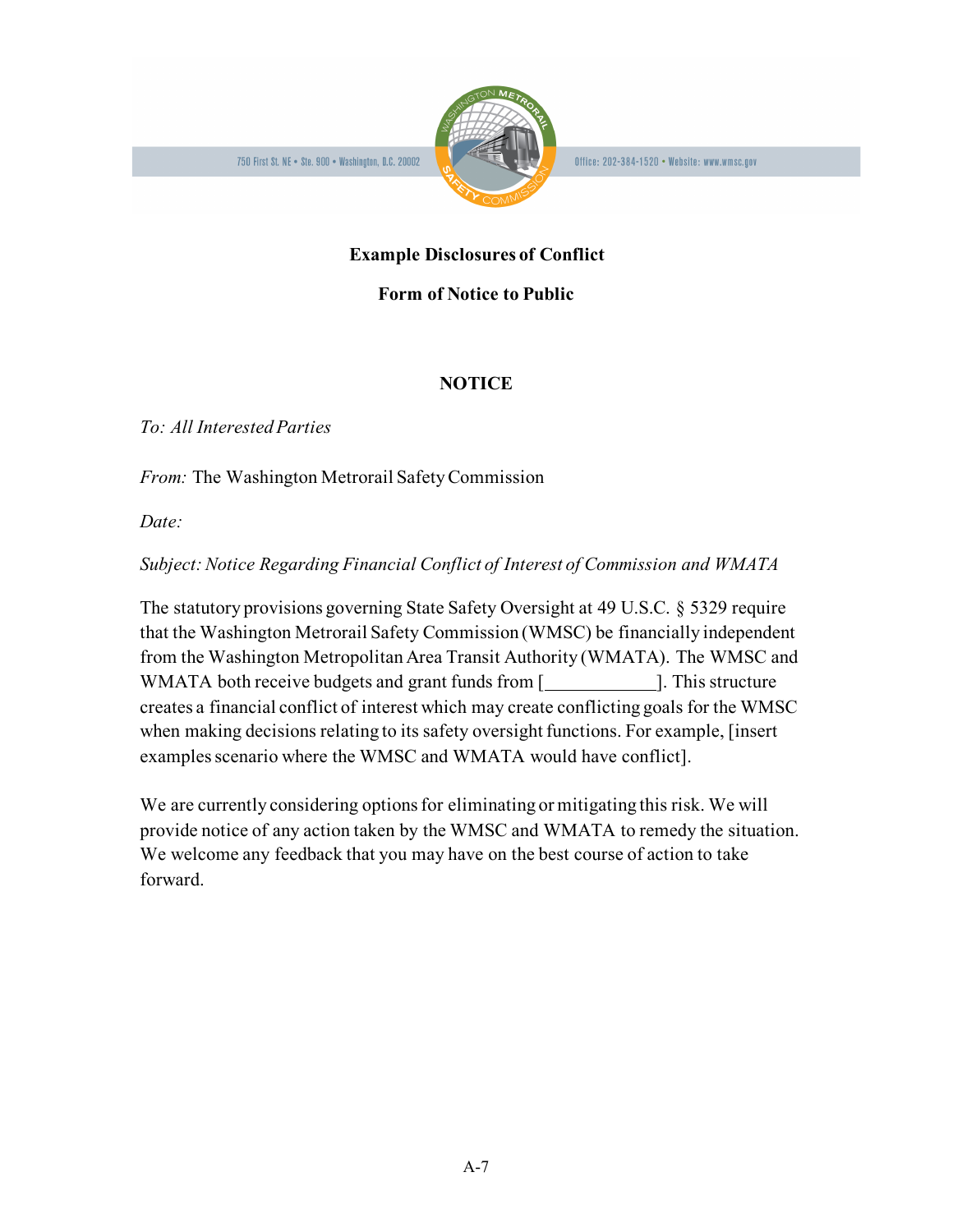

Office: 202-384-1520 • Website: www.wmsc.gov

### **Attachment B**

#### **Self-Certification**

The statutory provisions governing State Safety Oversight at 49 U.S.C. § 5329 require that the Washington Metrorail Safety Commission (WMSC) be financially and legally independent from the Washington Metropolitan Area Transit Authority (WMATA). The WMSC and WMATA both receive grant funds from [ This structure creates a financial conflict of interest whereby the WMSC may have conflicting goals when making decisions relating to its safety oversight functions. For example, [insert examples scenario where the WMSC and WMATA would have conflict].

The undersigned hereby certifies that:

1. He/she is a member of the Board of Directors of the WMSC;

2. He/she has maintained professional judgment, honesty and integrity in all actions and decisions involving the abovementioned conflict; and

3. He/she has taken all actions with respect to WMATA without consideration of any potential conflicting goals or interests created by such structure.

Signed:

Name:

Date: <u>Date:</u> 2002. **Date:** 2003. **Date:** 2004. **Date:** 2004. **Date:** 2004. **Date:** 2004. **Date:** 2004. **Date:** 2004. **Date:** 2004. **Date:** 2004. **Date:** 2004. **Date:** 2004. **Date:** 2004. **Date:** 2004. **Date:** 2004. **Date:**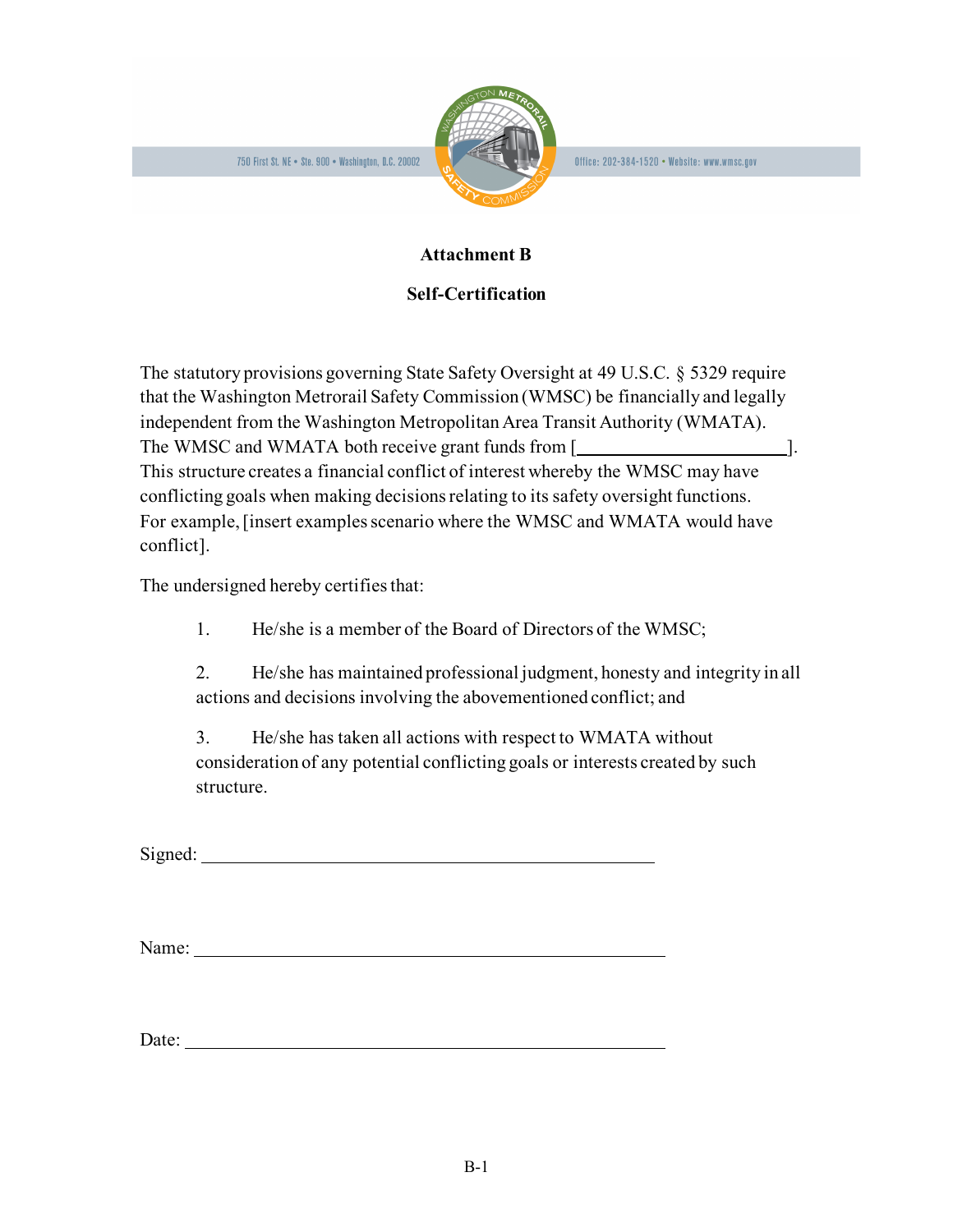



#### **Attachment C**

## **Documentation of Annual Review**

Meeting of the Metrorail Safety WMSC Regarding Conflicts of Interest

Date:

Time:

Location:

Persons in Attendance:

The statutory provisions governing State Safety Oversight at 49 U.S.C. § 5329 require that the Washington Metrorail Safety Commission (WMSC) be financially and legally independent from the Washington Metropolitan Area Transit Authority (WMATA).

The WMSC and WMATA have previously identified a financial conflict of interest due to the fact that the WMSC and WMATA both receive grant funds from

[\_\_\_\_\_\_\_\_\_\_\_\_\_\_\_\_]. This structure creates a financial conflict of interest whereby the WMSC may have conflicting goals when making decisions relating to its safety oversight functions. For example, [insert examples scenario where the WMSC and WMATA would have conflict]. The WMSC and WMATA are taking actions to eliminate or mitigate the effects of such conflict.

After discussion amongst the persons in attendance, the WMSC has not identified further legal or financial conflicts of interest at this time.